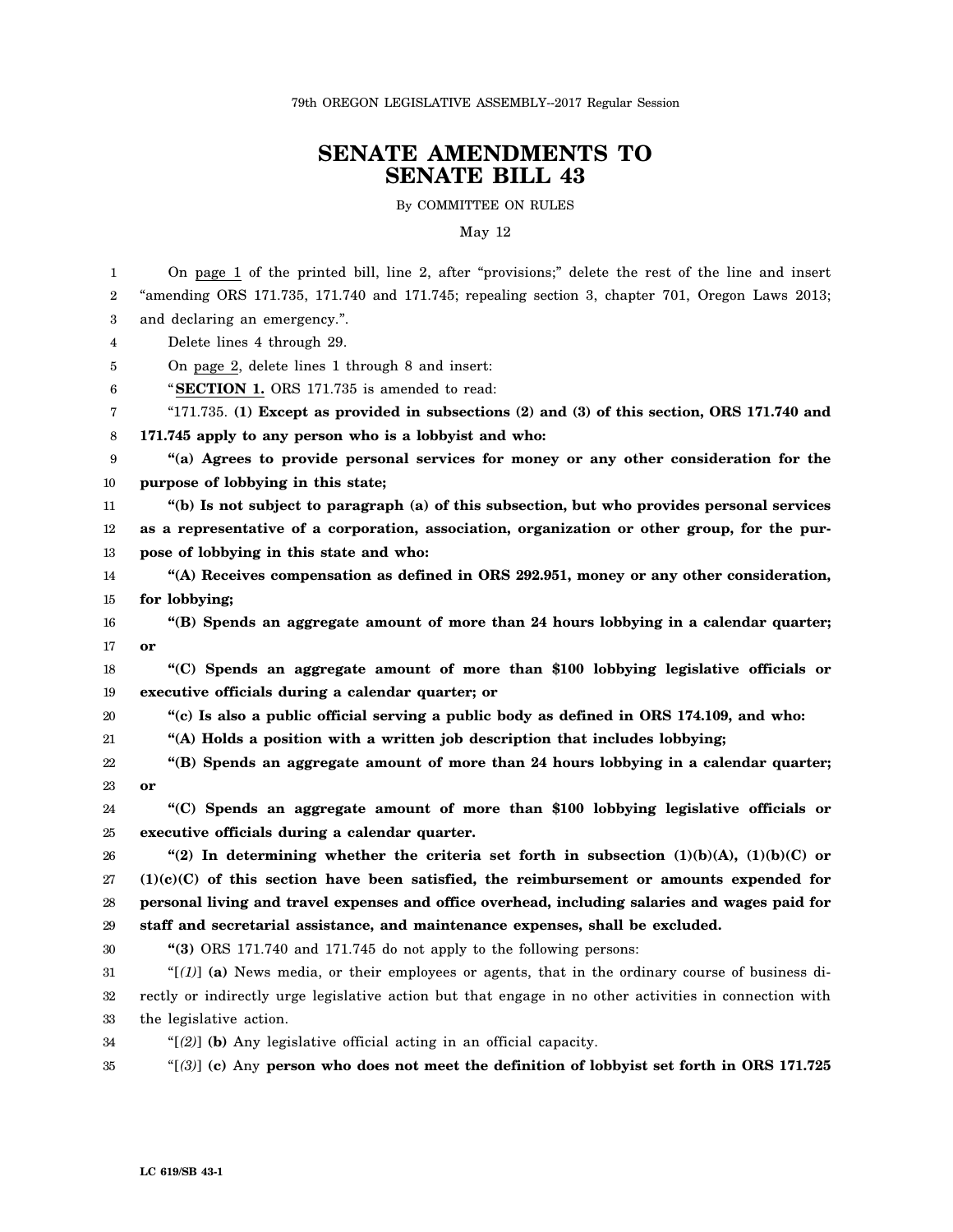1 2 3 4 5 **(9), including an individual meeting with a member of the Legislative Assembly in a personal capacity or an** individual who does not receive compensation or reimbursement of expenses for lobbying, who limits lobbying activities solely to formal appearances to give testimony before public sessions of committees of the Legislative Assembly, or public hearings of state agencies, and who, when testifying, registers an appearance in the records of the committees or agencies.

"[*(4) A person who does not:*]

7 8 "[*(a) Agree to provide personal services for money or any other consideration for the purpose of lobbying;*]

9 10 "[*(b) Spend more than an aggregate amount of 24 hours during any calendar quarter lobbying; and*]

11

6

"[*(c) Spend an aggregate amount in excess of \$100 lobbying during any calendar quarter.*]

12 13 14 15 16 17 18 19 20 "[*(5)*] **(d)** The Governor, chief of staff for the Governor, deputy chief of staff for the Governor, legal counsel to the Governor, deputy legal counsel to the Governor, Secretary of State, Deputy Secretary of State appointed pursuant to ORS 177.040, State Treasurer, Deputy State Treasurer appointed pursuant to ORS 178.060, chief of staff for the office of the State Treasurer, Attorney General, Deputy Attorney General appointed pursuant to ORS 180.130, Deputy Superintendent of Public Instruction appointed pursuant to ORS 326.300, Commissioner of the Bureau of Labor and Industries, deputy commissioner of the Bureau of Labor and Industries appointed pursuant to ORS 651.060, members and staff of the Oregon Law Commission who conduct the law revision program of the commission or any judge.

21 "**(e) An elected public official:**

22 **"(A) Who is elected to serve a:**

23 **"(i) Local government;**

24 **"(ii) Local service district as defined in ORS 174.116; or**

25 **"(iii) Special government body as defined in ORS 174.117; and**

26 27 **"(B) Whose lobbying activities are limited to lobbying in the public official's official capacity as an elected official.**

28 29 30 31 **"(f) A representative of a corporation, association, organization or other group who is responsible for supervising lobbying activities of the corporation, association, organization or other group in this state or other states, but who does not spend an aggregate amount of more than 24 hours lobbying in this state during a calendar quarter.**".

32 33 In line 14, delete "(5)" and insert "(1)" and after "lobbyist" insert "who is not exempt from filing a statement under ORS 171.735 (2) or (3)".

34 On page 3, after line 10, insert:

35 36 "**SECTION 3.** ORS 171.745, as amended by section 2, chapter 701, Oregon Laws 2013, is amended to read:

37 38 39 "171.745. (1) A lobbyist registered with the Oregon Government Ethics Commission or required to register with the commission shall, according to the schedule described in ORS 171.752, file with the commission a statement showing for the applicable reporting period:

40 41 "(a) The total amount of all moneys expended for food, refreshments and entertainment by the lobbyist for the purpose of lobbying.

42 43 44 45 "(b) The name of any legislative official or executive official to whom or for whose benefit, on any one occasion, an expenditure is made for the purposes of lobbying, and the date, name of payee, purpose and amount of that expenditure. This paragraph applies if the total amount expended on the occasion by one or more persons exceeds \$50.